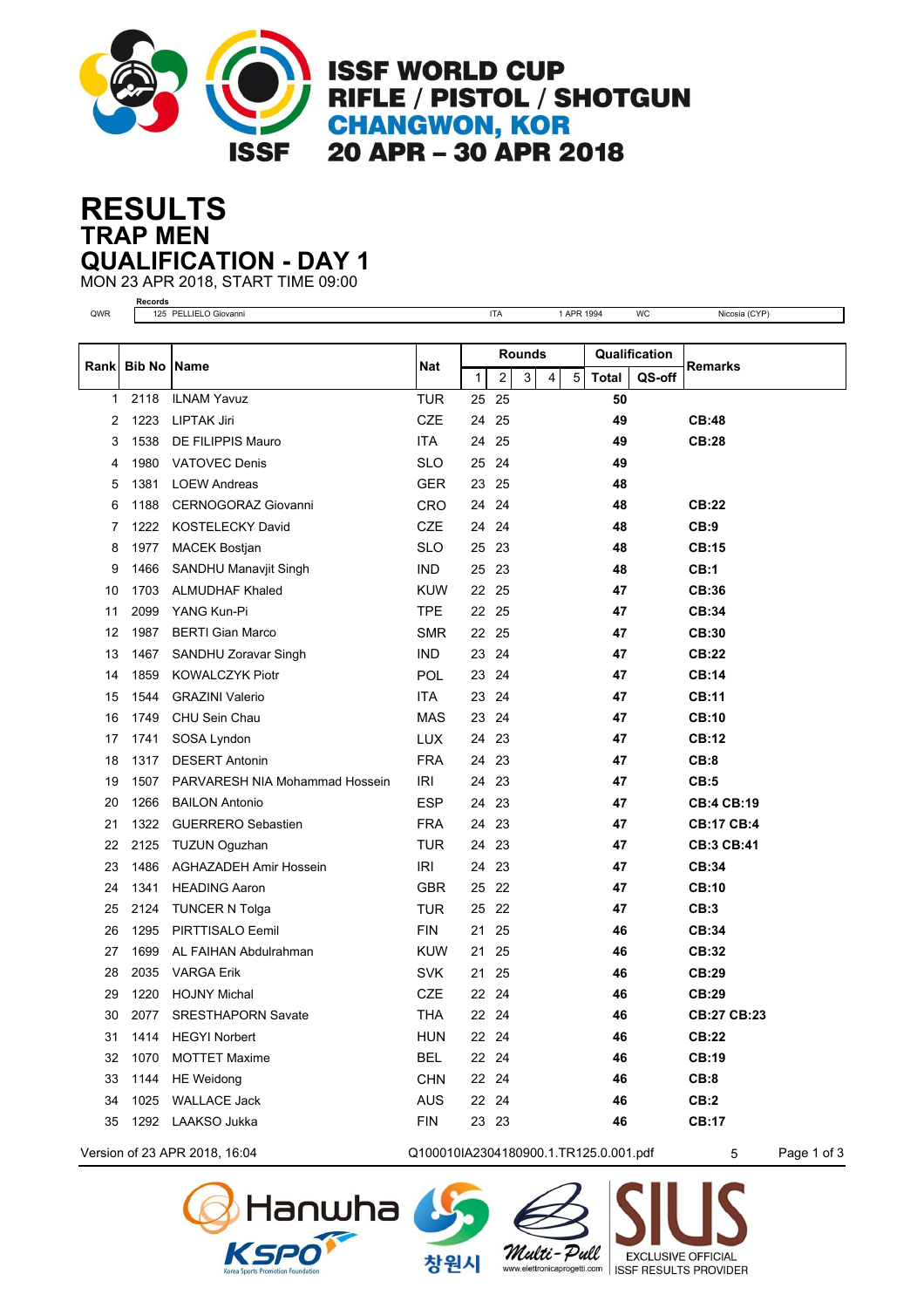| Rankl | <b>Bib No Name</b> |                                | <b>Nat</b> | Rounds       |    |   |   |            | Qualification |        | Remarks      |
|-------|--------------------|--------------------------------|------------|--------------|----|---|---|------------|---------------|--------|--------------|
|       |                    |                                |            | $\mathbf{1}$ | 2  | 3 | 4 | $\sqrt{5}$ | <b>Total</b>  | QS-off |              |
| 36    | 1449               | CHENAI Kynan                   | <b>IND</b> | 23           | 23 |   |   |            | 46            |        | <b>CB:15</b> |
| 37    | 1909               | <b>KABATSKIY Maxim</b>         | <b>RUS</b> | 23           | 23 |   |   |            | 46            |        | CB:12        |
| 38    | 1417               | <b>ROMANO Mario Imre</b>       | <b>HUN</b> | 23           | 23 |   |   |            | 46            |        | <b>CB:10</b> |
| 39    | 1051               | <b>HUSEYINLI Ali</b>           | <b>AZE</b> | 23           | 23 |   |   |            | 46            |        | CB:7         |
| 40    | 1139               | DU Yu                          | <b>CHN</b> | 23           | 23 |   |   |            | 46            |        | CB:4         |
| 41    | 1902               | <b>EGOROV Nikita</b>           | <b>RUS</b> | 23 23        |    |   |   |            | 46            |        | CB:2         |
| 42    | 1550               | PELLIELO Giovanni              | ITA        | 23 23        |    |   |   |            | 46            |        | CB:1         |
| 43    | 2029               | <b>KOVACOCY Marian</b>         | <b>SVK</b> | 24           | 22 |   |   |            | 46            |        |              |
| 44    | 2177               | <b>ELLER Walton</b>            | <b>USA</b> | 25           | 21 |   |   |            | 46            |        |              |
| 45    | 2140               | <b>ALSHAMSY Saif</b>           | <b>UAE</b> | 22 23        |    |   |   |            | 45            |        |              |
| 46    | 1710               | <b>ALRASHIDI Talal</b>         | <b>KUW</b> | 23           | 22 |   |   |            | 45            |        |              |
| 47    | 1930               | <b>SMYKOV Maksim</b>           | <b>RUS</b> | 24           | 21 |   |   |            | 45            |        | <b>CB:10</b> |
| 48    | 1608               | MOGILEVSKIY Andrey             | KAZ        | 24           | 21 |   |   |            | 45            |        | CB:3         |
| 49    | 1337               | COWARD-HOLLEY Matthew John     | <b>GBR</b> | 25           | 20 |   |   |            | 45            |        |              |
| 50    | 1268               | <b>FERNANDEZ Alberto</b>       | <b>ESP</b> | 20           | 24 |   |   |            | 44            |        |              |
| 51    | 1349               | <b>SHAW Mark</b>               | <b>GBR</b> | 22 22        |    |   |   |            | 44            |        | <b>CB:15</b> |
| 52    | 1796               | <b>UNNELAND Espen</b>          | <b>NOR</b> | 22 22        |    |   |   |            | 44            |        | CB:9         |
| 53    | 2135               | <b>ALKENDI Hamad</b>           | <b>UAE</b> | 22 22        |    |   |   |            | 44            |        | CB:7         |
| 54    | 1972               | <b>BLAZINSEK Tomaz</b>         | <b>SLO</b> | 22           | 22 |   |   |            | 44            |        | CB:4         |
| 55    | 1191               | <b>GLASNOVIC Josip</b>         | CRO        | 23           | 21 |   |   |            | 44            |        | <b>CB:10</b> |
| 56    | 1659               | <b>KIM Suyeong</b>             | <b>KOR</b> | 23 21        |    |   |   |            | 44            |        | CB:7         |
| 57    | 1605               | <b>KHASSYANOV Victor</b>       | <b>KAZ</b> | 23           | 21 |   |   |            | 44            |        | CB:3         |
| 58    | 1190               | <b>GERMIN Marko</b>            | CRO        | 23           | 21 |   |   |            | 44            |        | CB:2         |
| 59    | 1649               | KIM Dukhun                     | <b>KOR</b> | 23           | 21 |   |   |            | 44            |        | CB:1         |
| 60    | 2175               | DAVEY Grayson Trent            | <b>USA</b> | 22           | 21 |   |   |            | 43            |        |              |
| 61    | 1390               | <b>SEIDEL Philipp</b>          | <b>GER</b> | 18           | 24 |   |   |            | 42            |        |              |
| 62    | 1382               | PIGORSCH Paul                  | <b>GER</b> | 19           | 23 |   |   |            | 42            |        |              |
| 63    | 1071               | MOZZANICA Giovanni             | <b>BEL</b> | 20           | 22 |   |   |            | 42            |        |              |
| 64    | 1518               | <b>BYRNE Michael Anthony</b>   | IRL        | 21           | 21 |   |   |            | 42            |        | CB:9         |
| 65    | 1019               | <b>COLES Michael Alexander</b> | AUS        | 21           | 21 |   |   |            | 42            |        | CB:5         |
| 66    | 1072               | <b>PEETERS Yannick</b>         | <b>BEL</b> | 21           | 21 |   |   |            | 42            |        | CB:4         |
| 67    | 1137               | <b>CHEN Yuxi</b>               | <b>CHN</b> | 22 20        |    |   |   |            | 42            |        | <b>CB:12</b> |
| 68    | 1581               | OYAMA Shigetaka                | <b>JPN</b> | 22           | 20 |   |   |            | 42            |        | CB:1         |
| 69    | 1018               | <b>BYLSMA Adam Joshua</b>      | AUS        | 23           | 19 |   |   |            | 42            |        |              |
| 70    | 1039               | <b>SCHERHAUFER Andreas</b>     | AUT        | 18 23        |    |   |   |            | 41            |        |              |
| 71    | 1623               | <b>AHN Daemyeong</b>           | <b>KOR</b> | 19           | 22 |   |   |            | 41            |        | <b>CB:20</b> |
| 72    | 2081               | ULARNWIRIYAKUL Chartchai       | <b>THA</b> | 19           | 22 |   |   |            | 41            |        | <b>CB:11</b> |
| 73    | 1988               | <b>OTTAVIANI Mirko</b>         | <b>SMR</b> | 20 21        |    |   |   |            | 41            |        |              |
| 74    | 1310               | <b>BOIVIN Herve</b>            | <b>FRA</b> | 21           | 20 |   |   |            | 41            |        |              |
| 75    | 1792               | <b>LILLERUD Ruben</b>          | <b>NOR</b> | 18           | 22 |   |   |            | 40            |        | CB:5         |
| 76    | 1606               | <b>KOLOMOYETS Maxim</b>        | KAZ        | 18           | 22 |   |   |            | 40            |        | CB:4         |
| 77    | 2203               | <b>WALLACE Casey</b>           | <b>USA</b> | 20           | 20 |   |   |            | 40            |        | CB:6         |
| 78    | 2096               | SHIH Jung Hung                 | <b>TPE</b> | 20           | 20 |   |   |            | 40            |        | CB:2         |
| 79    | 2134               | ALKENDI Abdulla                | <b>UAE</b> | 19           | 20 |   |   |            | 39            |        |              |
| 80    | 1010               | <b>BORELLO Fernando</b>        | ARG        | 20           | 19 |   |   |            | 39            |        | CB:7         |
| 81    | 1485               | <b>AGHAJANI Reza</b>           | IRI        | 20           | 19 |   |   |            | 39            |        | CB:3         |
| 82    | 1288               | <b>KOPRA Vili</b>              | <b>FIN</b> | 20           | 19 |   |   |            | 39            |        | CB:2         |
|       | 1684               | ALGHTANI Delem Jaber S         | <b>KSA</b> |              |    |   |   |            |               |        | <b>DNS</b>   |
|       | 1690               | ALSHEBANI Bander Eid F         | <b>KSA</b> |              |    |   |   |            |               |        | <b>DNS</b>   |

Version of 23 APR 2018, 16:04 C100010IA2304180900.1.TR125.0.001.pdf 5 Page 2 of 3

Walti-Pall EXCLUSIVE OFFICIAL